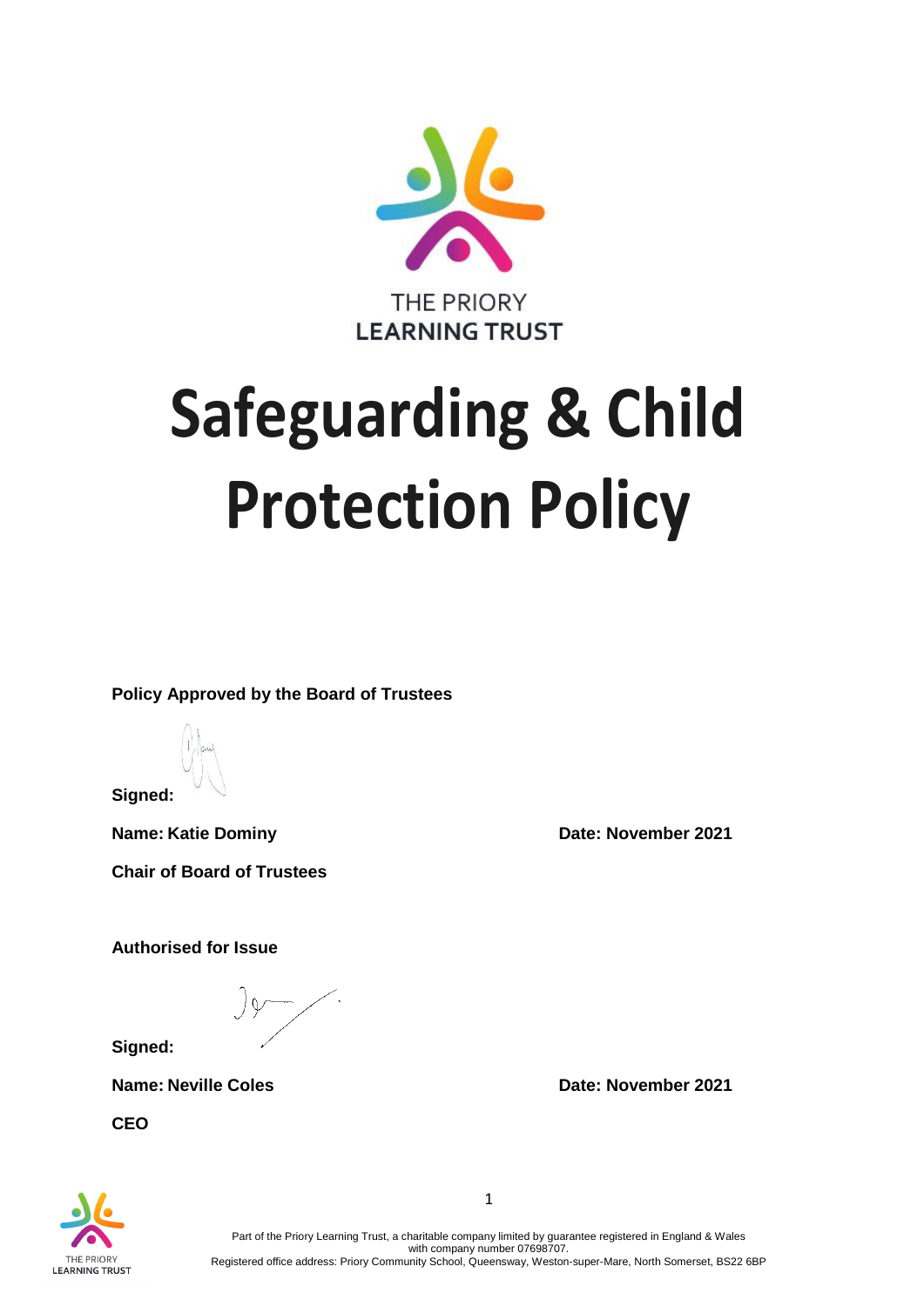## **History of Policy Changes**

| Version        | Author/Owner       | <b>Drafted</b>   | Origin of        | Changed by          |
|----------------|--------------------|------------------|------------------|---------------------|
|                |                    |                  | Change /         |                     |
|                |                    |                  | Comments         |                     |
| 1              | <b>Lisa Smith</b>  | <b>June 2017</b> | Creation of      | <b>Adam Griffin</b> |
|                |                    |                  | policy.          |                     |
|                |                    |                  |                  |                     |
|                |                    |                  | Reviewed         | <b>Kath Powell</b>  |
|                | Kath Powell        |                  | annual cycle     |                     |
| $\overline{2}$ |                    |                  |                  |                     |
|                | <b>Kath Powell</b> | October 2018     | Updated in line  | <b>Kath Powell</b>  |
| 3              |                    |                  | with updated     |                     |
|                |                    |                  | guidance and     |                     |
|                |                    |                  | feedback from    |                     |
|                |                    |                  | safeguarding     |                     |
|                |                    |                  | leads.           |                     |
| 4              | <b>Kath Powell</b> | May 2021         | Updated in       | <b>Kath Powell</b>  |
|                |                    |                  | collaboration    |                     |
|                |                    |                  | from all DSLs in |                     |
|                |                    |                  | <b>MAT</b>       |                     |
|                |                    |                  | Addition of      |                     |
|                |                    |                  | Pawlet school,   |                     |
|                |                    |                  | and additional   |                     |
|                |                    |                  | guidance on      |                     |
|                |                    |                  | restraint and    |                     |
|                |                    |                  | peer on peer     |                     |
|                |                    |                  | abuse            |                     |
| 5              | <b>Lisa Smith</b>  | May 2021         | Addition of      | <b>Lisa Smith</b>   |
|                |                    |                  | Huntspill        |                     |
|                |                    |                  | School           |                     |
|                |                    |                  | This policy will |                     |
|                |                    |                  | need to be       |                     |
|                |                    |                  | updated in line  |                     |
|                |                    |                  | with an          |                     |
|                |                    |                  | changes made     |                     |
|                |                    |                  | to Keeping       |                     |
|                |                    |                  | Children in      |                     |
|                |                    |                  | Education.       |                     |
| 6              | Lisa Smith         | April 2021       | On page 16,      |                     |
|                |                    |                  | the addition of  |                     |
|                |                    |                  | new section      |                     |
|                |                    |                  | $(4.7 -$         |                     |



Part of the Priory Learning Trust, a charitable company limited by guarantee registered in England & Wales with company number 07698707. Registered office address: Priory Community School, Queensway, Weston-super-Mare, North Somerset, BS22 6BP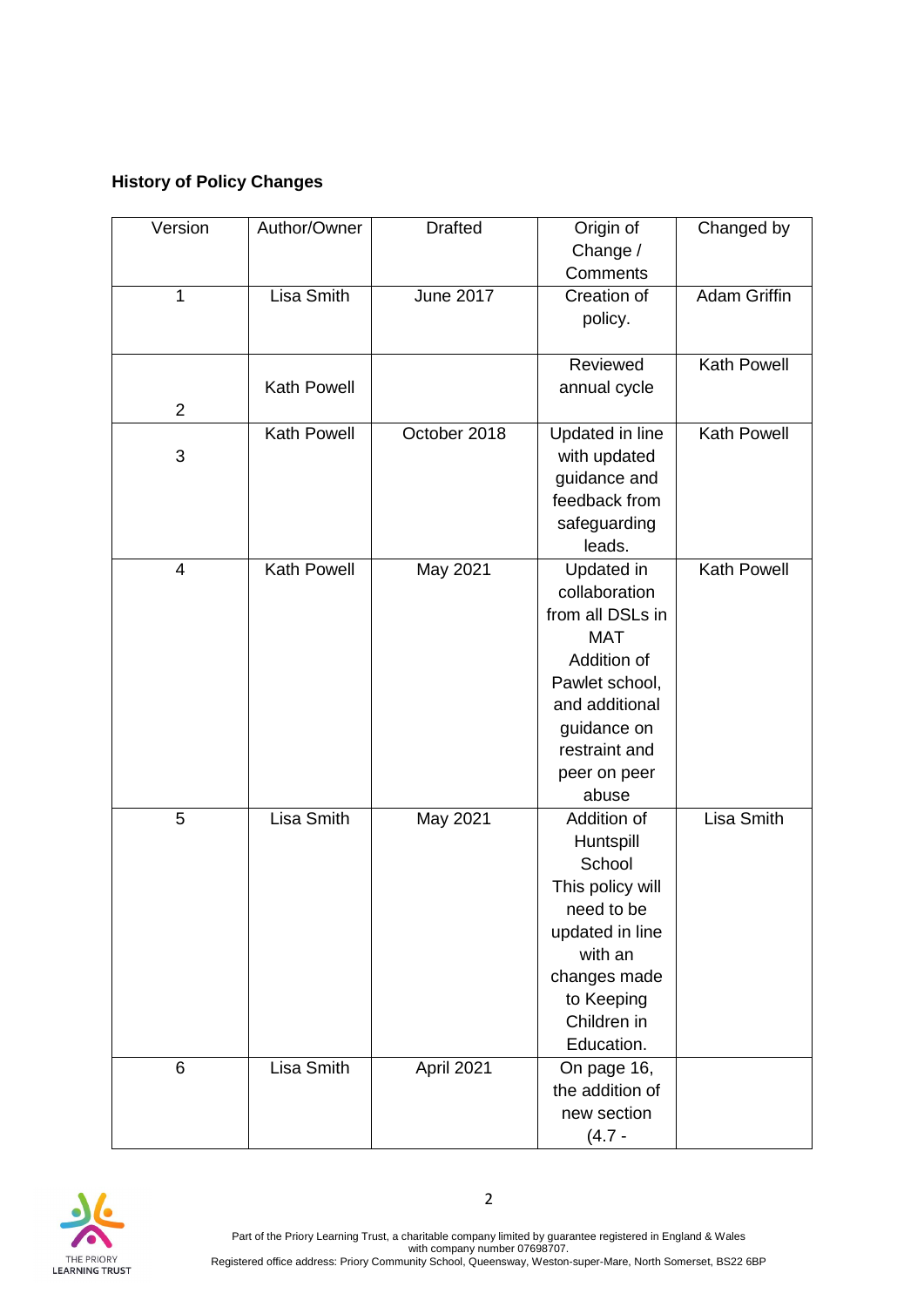|                |            |                  | procedures for   |  |
|----------------|------------|------------------|------------------|--|
|                |            |                  | when there are   |  |
|                |            |                  | allegations of   |  |
|                |            |                  | abuse made by    |  |
|                |            |                  | other students). |  |
|                |            |                  | Information was  |  |
|                |            |                  | moved from 4.4   |  |
|                |            |                  | and procedures   |  |
|                |            |                  | have been        |  |
|                |            |                  | clarified        |  |
| $\overline{7}$ | Lisa Smith | <b>July 2021</b> | Various          |  |
|                |            |                  | additions        |  |
|                |            |                  | throughout in    |  |
|                |            |                  | line with        |  |
|                |            |                  | Keeping          |  |
|                |            |                  | Children Safe in |  |
|                |            |                  | Education 2021   |  |
|                |            |                  | Changes          |  |
|                |            |                  | academy /        |  |
|                |            |                  | academies to     |  |
|                |            |                  | school/s         |  |

This policy applies The Priory Learning Trust and all its schools.

| Date policy adopted | September 2021 |
|---------------------|----------------|
| Review cycle        | Annual         |
| Review date         | May 2022       |

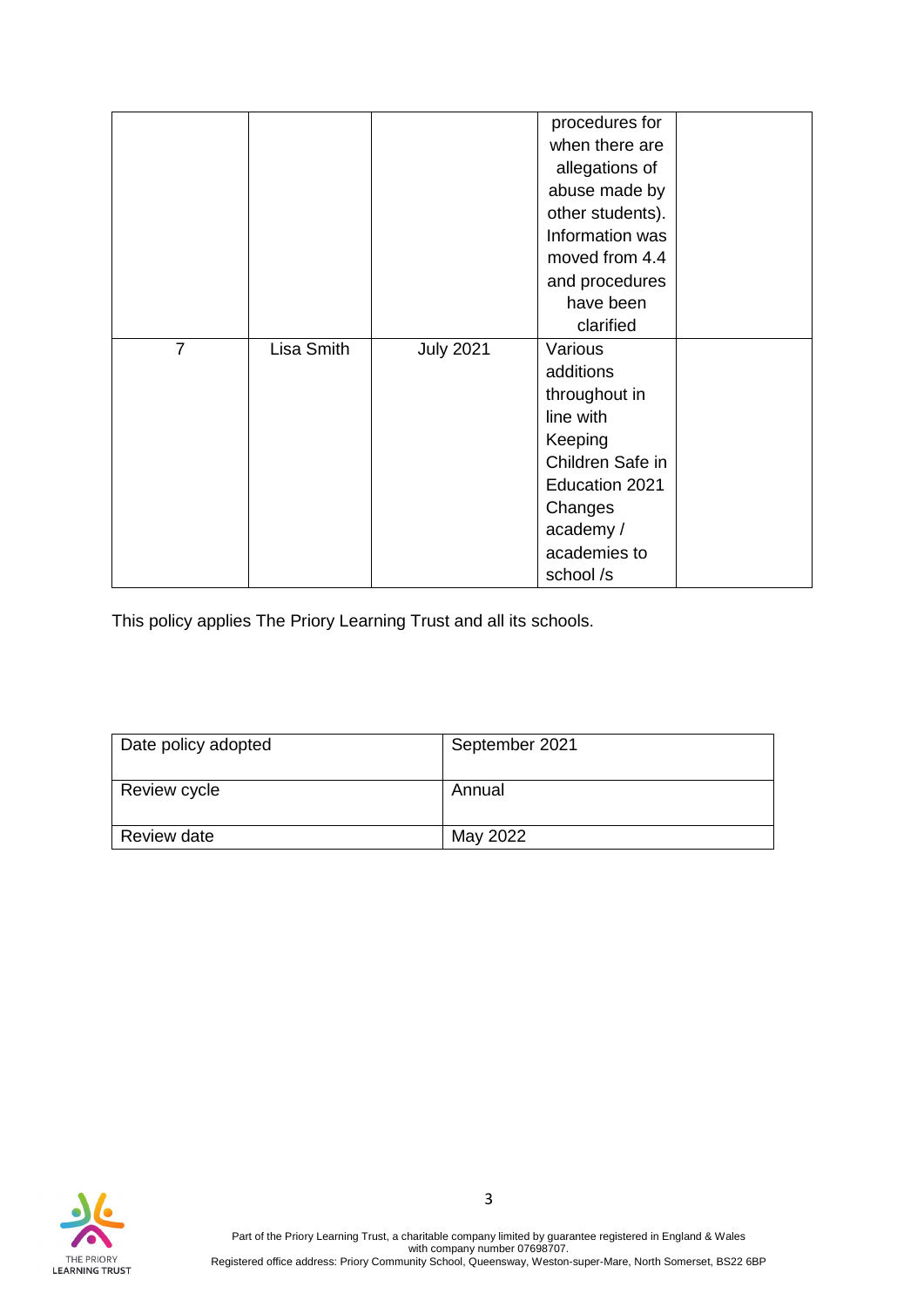## **Contents**

| 4.3 Raising Awareness and Equipping Children with the skills needed10 |  |
|-----------------------------------------------------------------------|--|
|                                                                       |  |
|                                                                       |  |
|                                                                       |  |
|                                                                       |  |
|                                                                       |  |
|                                                                       |  |

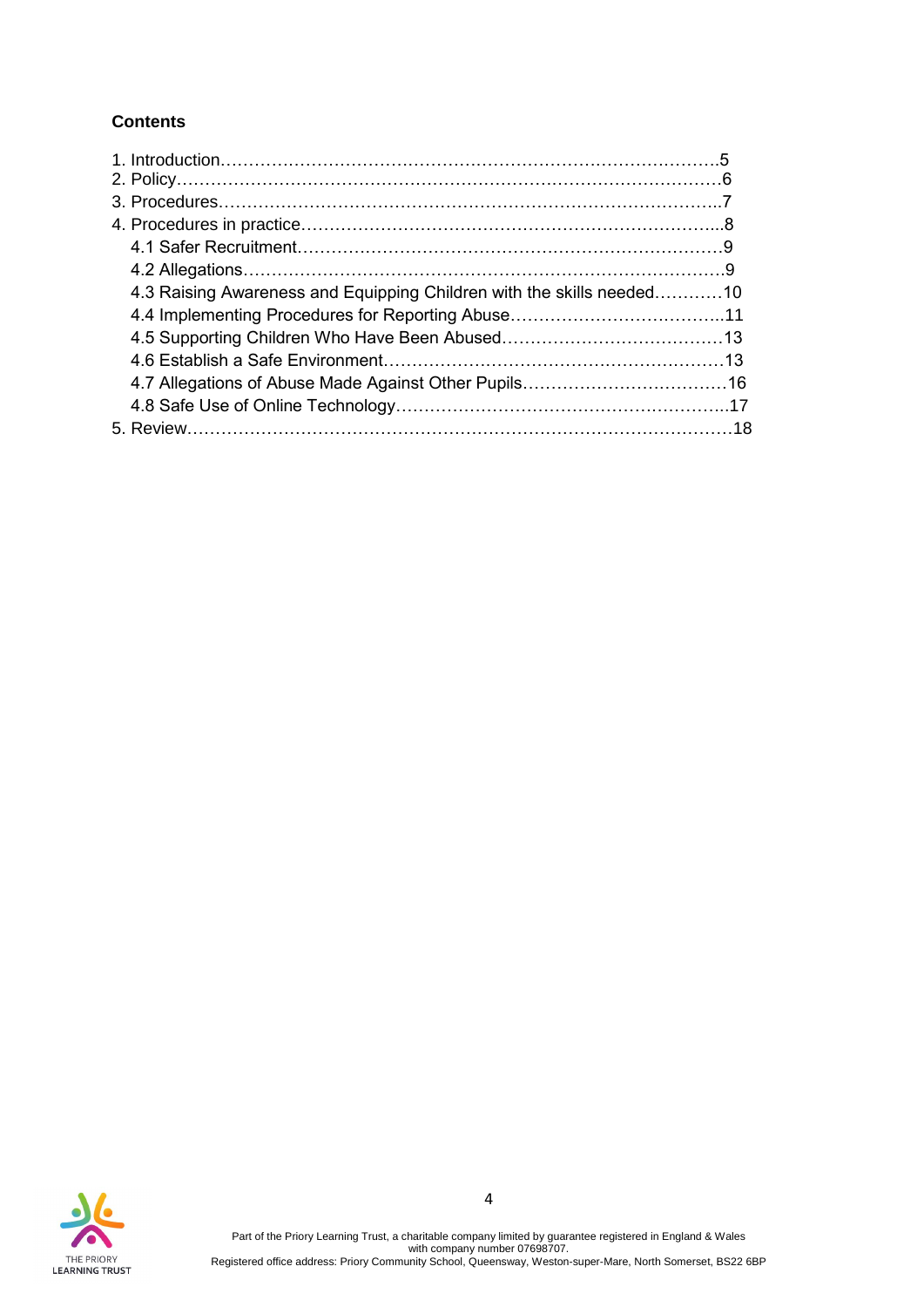## **1. Introduction**

The Priory Learning Trust (TPLT) is clear about the responsibilities that its academies have in relation to safeguarding and promoting the welfare of children/students.

This policy has been prepared to meet the Academy's responsibilities under:

- Education (Independent School Standards) Regulations 2014;
- Education and Skills Act 2008:
- Children Act 1989:
- Equality Act 2010.

Please see Part 5 (below) for details of the guidance and advice that the Safeguarding policy has regard to.

Safeguarding and promoting the welfare of children is **everyone's** responsibly. **Everyone**  who comes into contact with children and their families and carers has a role to play. In order to fulfil this responsibility effectively, all professionals should make sure their approach is child-centred. This means that they should consider, at all times, what is in the **best interests** of the child.

No single professional can have a full picture of a child's needs and circumstances. If children and families are to receive the right help at the right time, **everyone** who comes into contact with them has a role to play in identifying concerns, sharing information and taking prompt action*.*

Safeguarding and promoting the welfare of children/students is defined in accordance to KCSIE 2021

- protecting children from maltreatment
- preventing impairment of children's health or development
- ensuring that children grow up in circumstances consistent with the provision of safe and effective care; and
- taking action to enable all children to have the best outcomes.

*Pg. 7 Keeping Children Safe in Education 2021*

#### *At TPLT we believe that;*

'children and young people should never experience abuse of any kind and all members of the trust, regardless of their role, have a responsibility to promote the welfare of all children and young people and to keep them safe'.

We recognise that:

• the welfare of the children/students is paramount

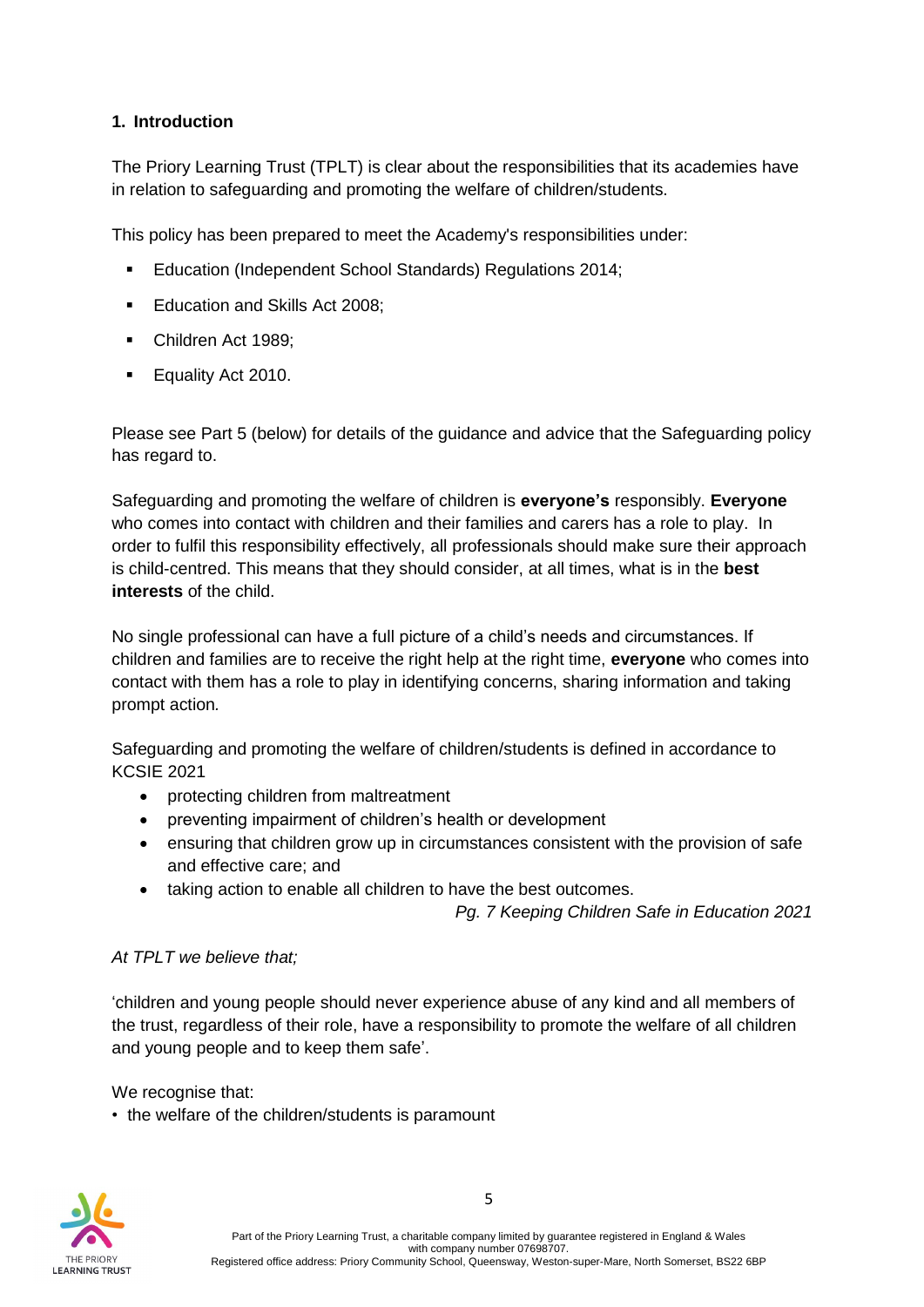• all children/students, regardless of age, disability, gender reassignment, race, religion or belief, sex, or sexual orientation have a right to equal protection from all types of harm or abuse

• some children/students are additionally vulnerable because of the impact of previous experiences, their level of dependency, communication needs or other issues

• working in partnership with children, young people, their parents, carers and other relevant agencies is essential in promoting young people's welfare.

## **2. Policy**

This applies to **ALL** staff, trustees, governors, volunteers, visitors, consultants and contract staff working in all TPLT schools. There are six main elements to our policy:

- Establishing a safe environment in which children/students can learn and develop.
- Ensuring we practise safer recruitment in checking the suitability of staff and volunteers to work with children/students and create a culture of vigilance.
- Raising awareness of and responding appropriately to safeguarding and child protection issues (which includes annual staff training and regular updates).
- Equipping children/students with the skills needed to keep them and others around them safe.
- Having clear procedures for identifying additional needs and reporting cases, or suspected cases, of abuse and allegations against teachers and other members of staff.
- Supporting students who have been abused in accordance with a Child Protection Plan.

## **3. Procedures**

TPLT's procedures for safeguarding children/students will be in line with North Somerset Safeguarding Children's Board (NSSCB), Somerset Safeguarding Children's Board and the South West Child Protection Procedures which have been adopted by both North Somerset and Somerset Local Authority.

For all schools link to SW:<http://www.proceduresonline.com/swcpp/>

For North Somerset Schools link to:

[http://www.northsomersetsafeguarding.co.uk/,](http://www.northsomersetsafeguarding.co.uk/)<https://www.proceduresonline.com/swcpp/> For Somerset Schools link to:

<http://www.proceduresonline.com/swcpp/somerset/index.html>

We take account of statutory guidance on inter-agency working to safeguard and promote the welfare of children including "Working Together to Safeguard Children" September 2018:

https://assets.publishing.service.gov.uk/government/uploads/system/uploads/attachment\_da ta/file/729914/Working\_Together\_to\_Safeguard\_Children-2018.pdf

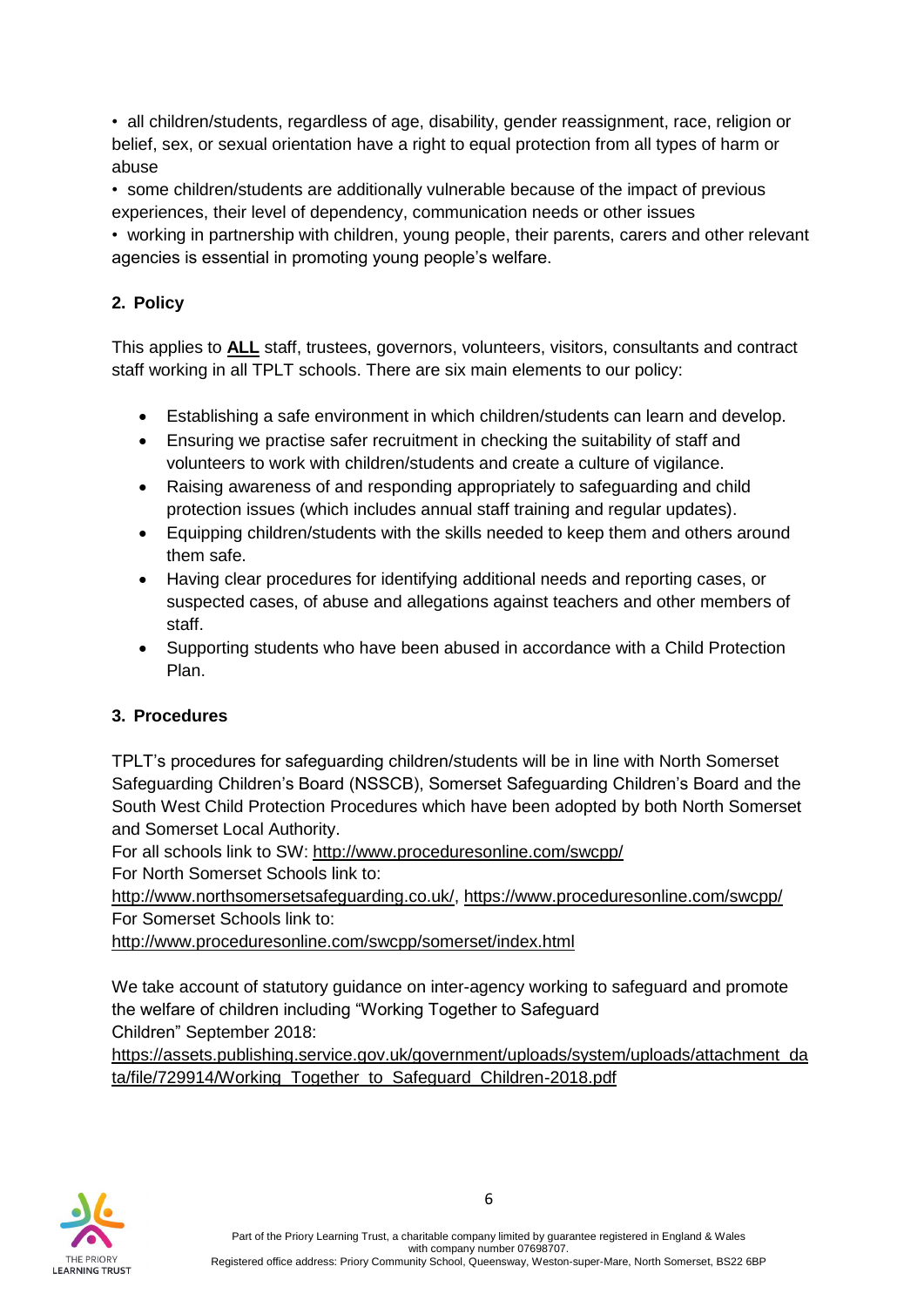We will adopt "Keeping Children Safe in Education (2021)" as stated by the NSSCB. We will ensure that all individuals we engage to work within our academies are made fully aware of this guidance, including any relevant updates or guidance.

TPLT schools will work closely with other agencies and will share information as appropriate. Each school will follow the procedures of assessment and action as outlined by their local safeguarding board. This will include close working with social care, the police, health services and other services as and when is necessary.

In line with the above guidance and this policy each school has their own specific in school procedures as outlined in their safeguarding training. Any concerns raised about any safeguarding issues can be raised through each school's safeguarding team, the safeguarding trustee for TPLT and the Whistleblowing Policy. General guidance on whistleblowing can be found at: NSPCC whistleblowing helpline or reference to the TPLT Whistle Blowing policy. Contact details are as follows:

#### **The Priory Learning Trust**

| [Name and position]     | [Contact details]             |
|-------------------------|-------------------------------|
| John Richardson Trustee | John.Richardson@theplt.org.uk |

#### **Priory Community School Academy**

| [Name and position]                     | [Contact details]      |
|-----------------------------------------|------------------------|
| Lisa Smith, Assistant Principal and DSL | Lisa.smith@pcsa.org.uk |

#### **Worle Community School Academy**

| [Name and position]                 | [Contact details]            |
|-------------------------------------|------------------------------|
| Adam Griffin Vice Principal and DSL | Agriffin@worle-school.org.uk |

#### **The King Alfred School Academy**

| [Name and position]           | [Contact details]     |
|-------------------------------|-----------------------|
|                               |                       |
| Dan Milford Principal and DSL | dmilford@tkasa.org.uk |

#### **St Anne's Church Academy**

| [Name and position] | [Contact details]                                                                |
|---------------------|----------------------------------------------------------------------------------|
|                     | Emma Hardy-Smith, Principal and DSL   emma.hardysmith@stannesprimaryschool.co.uk |

#### **Pawlett Primary Academy**

| [Name and position]                   | [Contact details]              |
|---------------------------------------|--------------------------------|
| <b>Emma Barker, Principal and DSL</b> | emma.barker@ppsa.theplt.org.uk |

#### **Castlebatch Primary Academy**

| [Name and position]              | <sup>1</sup> [Contact details]    |
|----------------------------------|-----------------------------------|
| Lindsay Evans, Principal and DSL | lindsay.evans@cbpsa.theplt.org.uk |

#### **The Huntspill Federation of Schools**

| [Name and position]              | [Contact details]              |
|----------------------------------|--------------------------------|
| Steve Davis, Headteacher and DSL | steve.davis@thpa.theplt.org.uk |

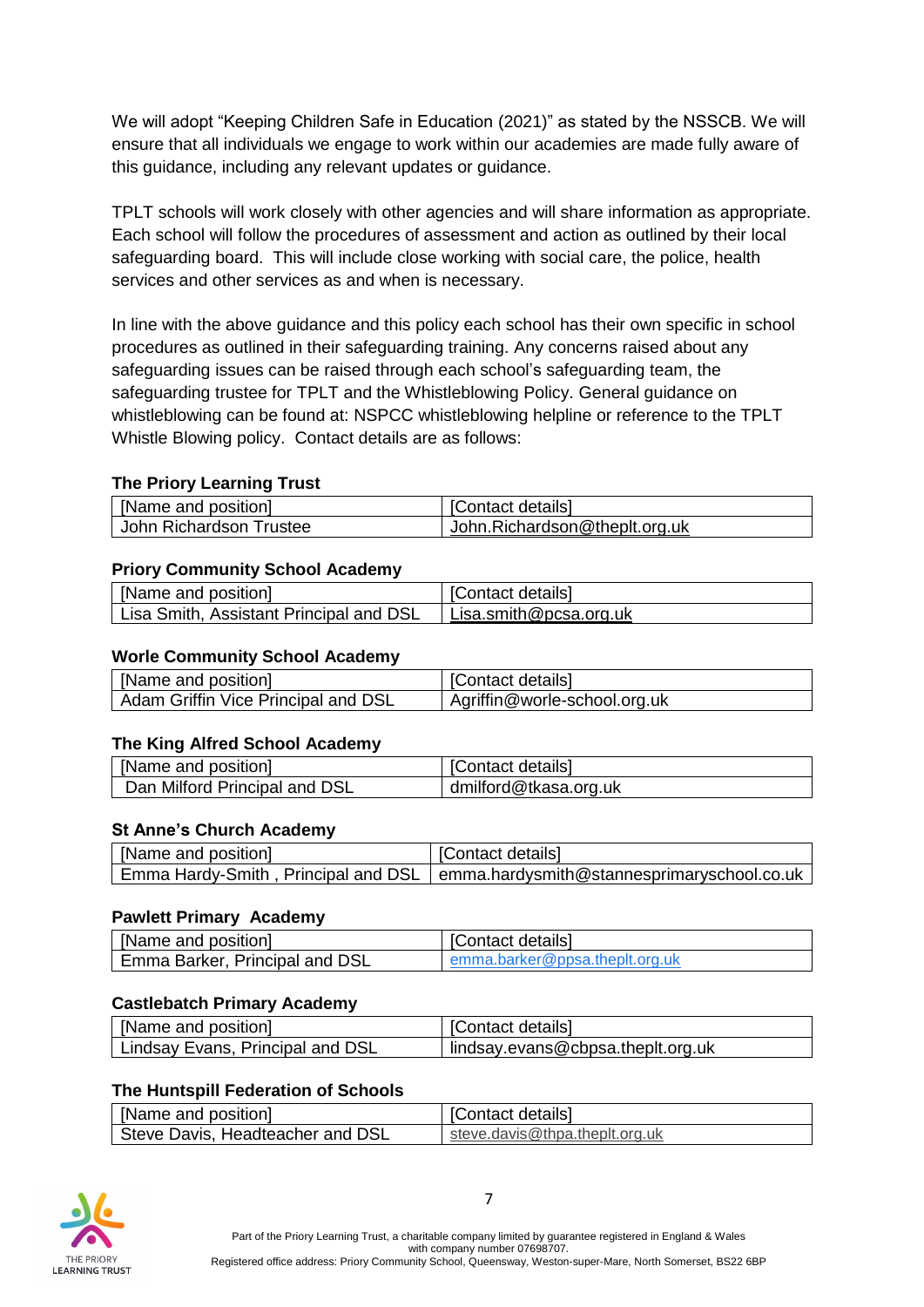## **4. Procedures in practice**

#### **At all TPLT schools we seek to keep children/students safe by;**

• developing child protection and safeguarding policies and procedures which reflect best practice *(Taken from Page 23 of KCSIE September 2021)*



#### Actions where there are concerns about a child

(1) In cases which also involve a concern or an allegation of abuse against a staff member, see Part Four of this guidance.

(2) Early help means providing support as soon as a problem emerges at any point in a child's life. Where a child would benefit from co-ordinated early help, an early help inter-agency assessment should be arranged. Chapter one of Working Together to Safeguard Children provides detailed guidance on the early help process.

(3) Referrals should follow the process set out in the local threshold document and local protocol for assessment. Chapter one of Working Together to Safeguard Children.

(4) Under the Children Act 1989, local authorities are required to provide services for children in need for the purposes of safeguarding and promoting their welfare. Children in need may be assessed under section 17 of the Children Act 1989. Under section 47 of the Children Act 1989, where a local authority has reasonable cause to suspect that a child is suffering or likely to suffer significant harm, it has a duty to make enquiries to decide whether to take action to safeguard or promote the child's welfare. Full details are in Chapter one of Working Together to Safeguard Children.

(5) This could include applying for an Emergency Protection Order (EPO).

## This statement and above flow chart should be read in line with each individual school procedures



Part of the Priory Learning Trust, a charitable company limited by guarantee registered in England & Wales with company number 07698707. Registered office address: Priory Community School, Queensway, Weston-super-Mare, North Somerset, BS22 6BP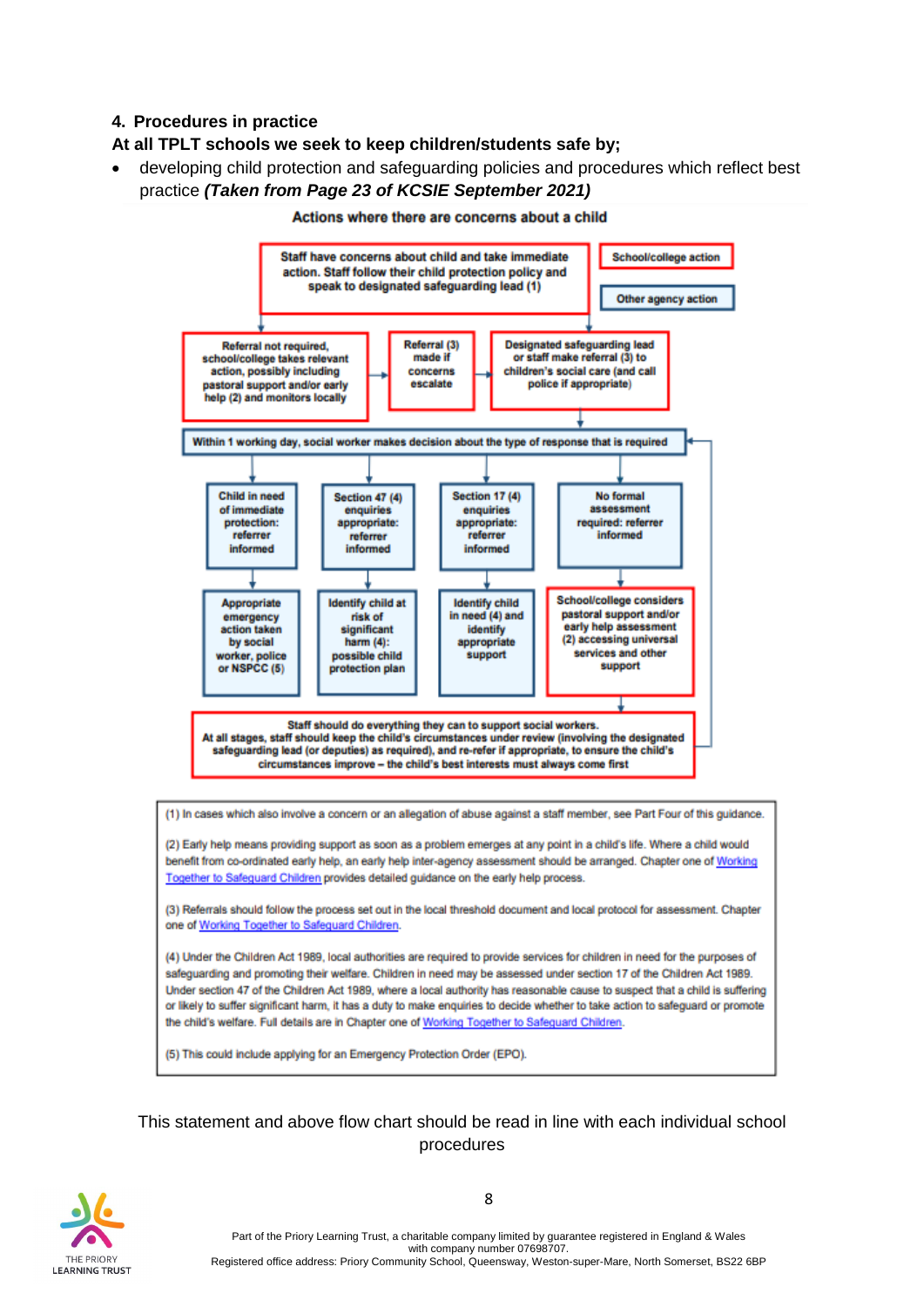## **4.1 Safer Recruitment**

We will follow relevant guidance in "Keeping Children Safe in Education" September 2021 (Part 3 Safer Recruitment) and from the Disclosure and Barring Service (DBS):

http://www.northsomersetlscb.org.uk/safer-recruitment.htm <https://www.gov.uk/government/organisations/disclosure-and-barring-service>

- Our selection and recruitment policy will include all appropriate checks on staff and suitability for working with children including DBS checks will include the recruitment of volunteers, our policy will be rigorous and follow DBS guidance taking into account regulated and supervised activity. Included on the panel will be a person who has completed Safer Recruitment Training.
- We will achieve this by ensuring:
- $\triangleright$  will ensure at least one member of staff on each recruitment panel undertakes all appropriate safer recruitment training as outlined in "Keeping Children Safe in Education" September 2021 and The School Staffing (England) regulations 2009

**all** adults within TPLT schools, who have access to children/students, have been checked as to their suitability as outlined in "Keeping Children Safe in Education" September 2021.

- $\triangleright$  all staff, governors, trustees, and volunteers have read, understood and signed to follow direction outlined in "Keeping Children Safe in Education" September 2021
- $\triangleright$  all staff, governors, trustees, and volunteers have read the staff behaviour policy (Code of Conduct) and understand that their behaviour and practice needs to be in line with it these policies.

## **4.2 Allegations**

Any allegations against staff (other than the Chief Executive Officer, trustees and the school principals), volunteers, governors, contractors and visitors, may indicate that they may have:

- behaved in a way that has harmed a child/student, or may have harmed a child/student,
- possibly committed a criminal offence against or related to a child/student or behaved towards a child or children in a way that indicates he or she would pose a risk of harm to children/students.
- If this is substantiated, it will be reported immediately to the Designated Safeguarding Lead (DSL). If the DSL is not present staff will report it to the Deputy. The DSL will inform the Designated Officer for Allegations (DOFA) following the guidance in

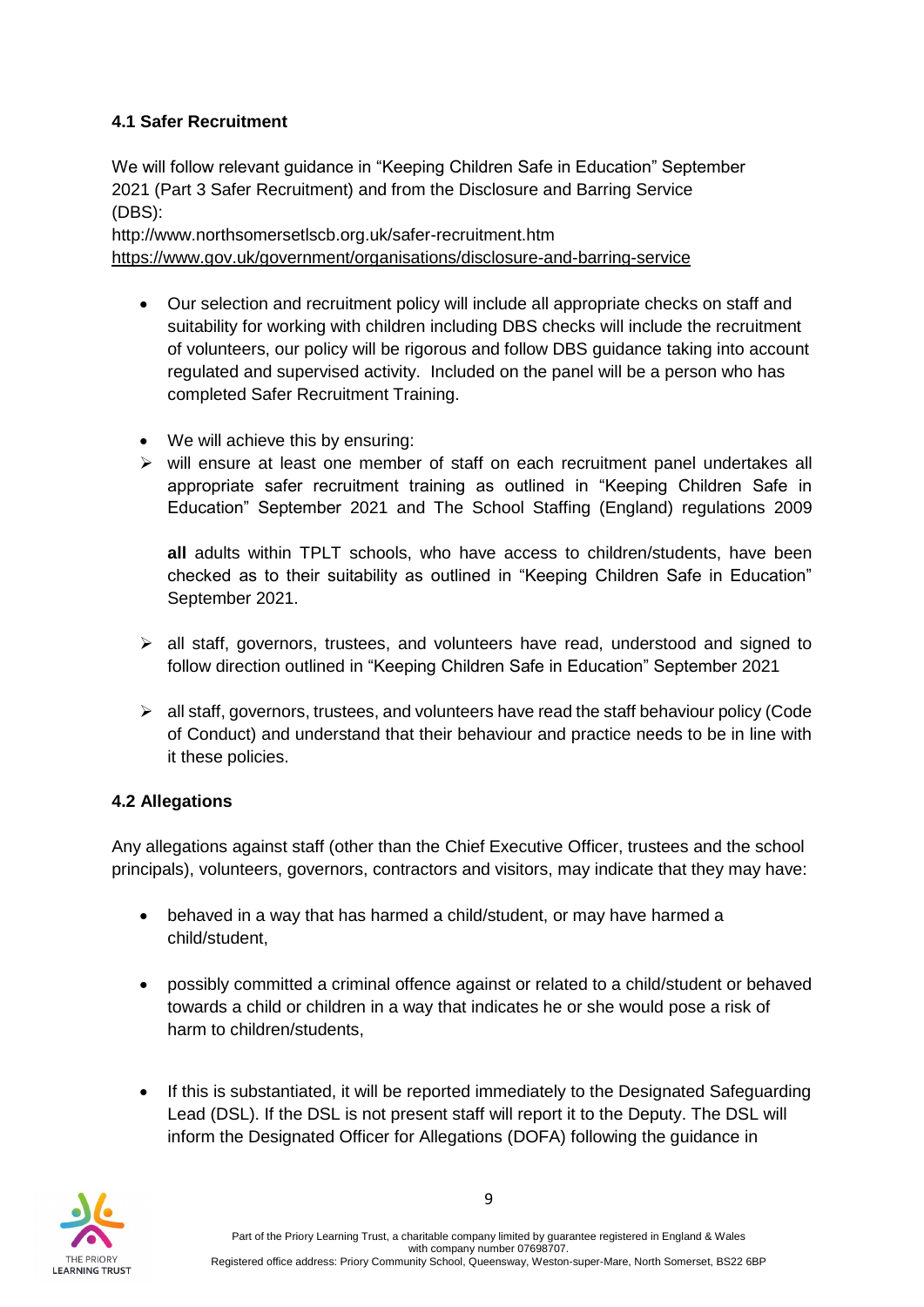"Keeping Children Safe in Education" September 2021 part 4 and TPLT's Disciplinary Policy and Procedure. This is in accordance with a discussion with the Principal. If the allegation made to a member of staff concerns the Chief Executive Officer / Principal, the person receiving the allegation will immediately inform the Chair of the Academy Council who will consult as above, without notifying the Executive Principal or Principal first.

The name of any member of staff considered not suitable to work with children/students will be referred to the Disclosure and Barring Service (DBS) with the advice and support of Human Resources and in accordance with the DBS Referral Policy.

## **4.3 Raising Awareness and Equipping Children with Skills Needed**

We recognise that because of the day to day contact with children, school staff are well placed to observe the outward signs of abuse and that all staff, the governors and Trustees have a full and active part to play in protecting our students from harm. Each school within TPLT will therefore:

- Ensure children/students know that there are adults in their school whom they can approach if they are worried.
- Embed opportunities in the curriculum and school life for children/students to develop the skills, knowledge and understanding they need to recognise and stay safe from: -any form of abuse including peer on peer abuse -any potential online threats and dangers on mobile technology -radicalisation (Prevent).
- Raise the awareness of all staff members of the need to safeguard and promote the welfare of children/students, and of their responsibilities in identifying and reporting possible cases of abuse including the importance of attendance.
- Ensure **every** member of staff (including temporary, supply staff and volunteers), trustees and the governors knows the name of the Designated Safeguarding Lead (DSL) and the deputies responsible for child protection and their role (Annex B "Keeping Children Safe in Education" September 2021).
- Ensure **every** member of staff (including temporary, supply staff and volunteers), trustees and the governors have read Part 1 of Keeping Children Safe in **Education**
- The names of the Designated Safeguarding Lead and his/her deputies will be clearly visible in the school. with a statement explaining the school's role in referring and monitoring cases of suspected abuse and allegations.

## **4.4 Implementing Procedures for Reporting Abuse**

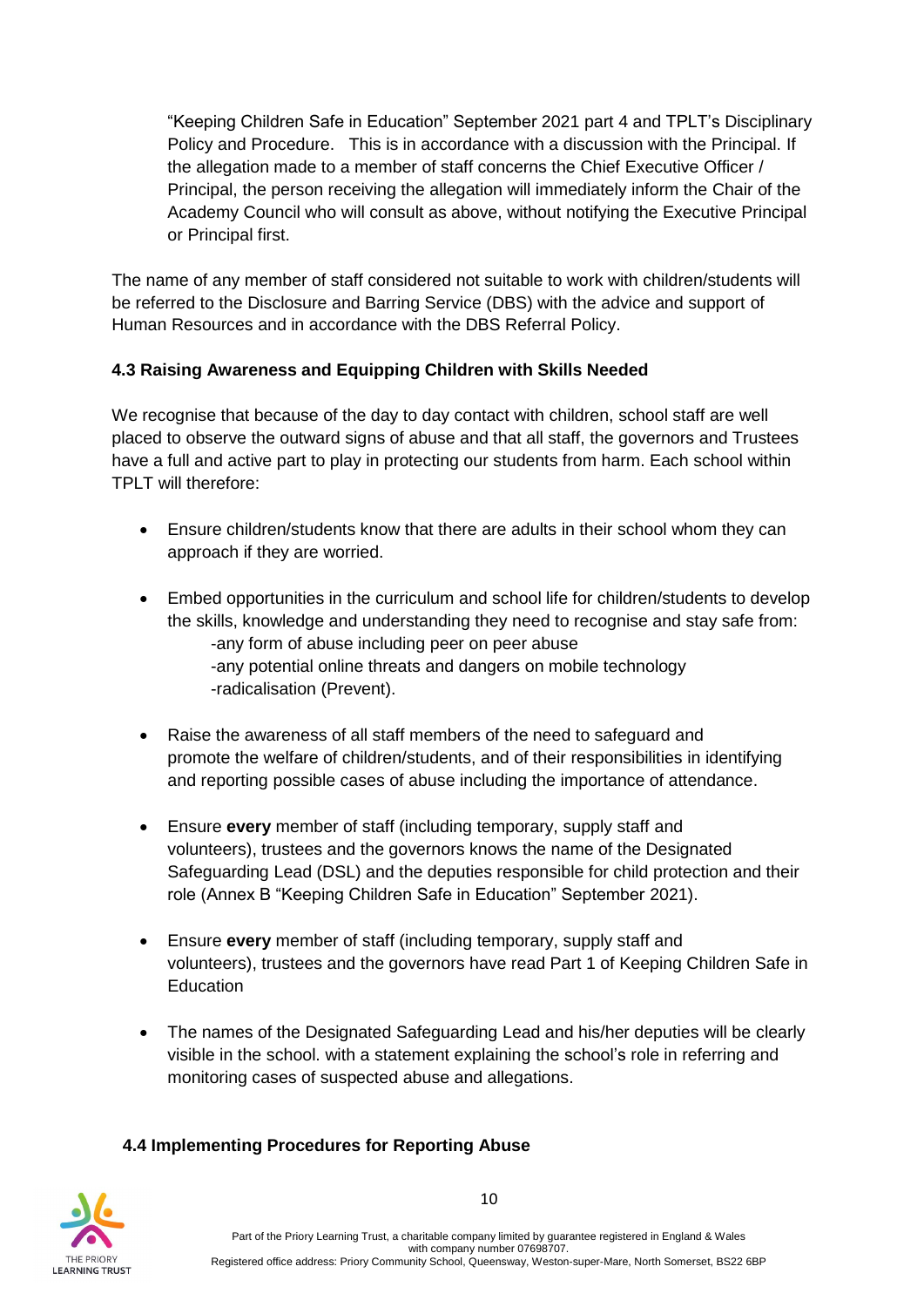Each school within TPLT will:

- Have a Designated Safeguarding Lead and Deputy for child protection who has undertaken two-day multi-agency Advanced Safeguarding Training as recommended by the North Somerset Safeguarding Children Board (NSSCB) or by Somerset Safeguarding Children Board (SSCB) and updates this training every two years. North Somerset Academies: https://www.nsscp.co.uk/ Somerset Academies:<https://sscb.safeguardingsomerset.org.uk/training/>
- Have a member/members of staff who will act in the Designated Safeguarding Lead's absence who have also received multi-agency training, and who will be familiar with the roles and responsibilities and know the procedures to follow.
- Ensure they have a nominated member of the Academy Council responsible for safeguarding who has been appropriately trained.
- Ensure all staff, volunteers and governors understand their responsibilities in being alert to the signs of abuse and neglect so that they are able to identify cases of children/students who may be in need of help or protection and the importance of reporting their concerns expeditiously.
- Ensure that **all** staff, volunteers and governors maintain an attitude of '**it could happen here'** and when concerned about the welfare of a child always act in the best interest of the child, including peer on peer abuse.
- Notify Social Care immediately if there is an unexplained absence of any pupil who is subject to a Child Protection Plan (or an absence which has been explained by a parent or carer but about which the school is concerned) For further detail on procedure see attendance policy.
- Develop effective links with relevant agencies and co-operate as required with their enquiries regarding child protection matters including attendance at interagency meetings, strategy meetings and case conferences.
- Ensure that concerns, discussions and decisions made and the reasons for those decisions should be recorded in writing with timely and comprehensive manner
- Ensure all records are kept securely, separate from the main student file, and in a locked location. Information will only be shared in line with the Data Protection Act 1998 and GDPR 2018. Records should include: a clear and comprehensive summary of the concern; details of how the concern was followed up and resolved; a note of any action taken, decisions reached and the outcome.

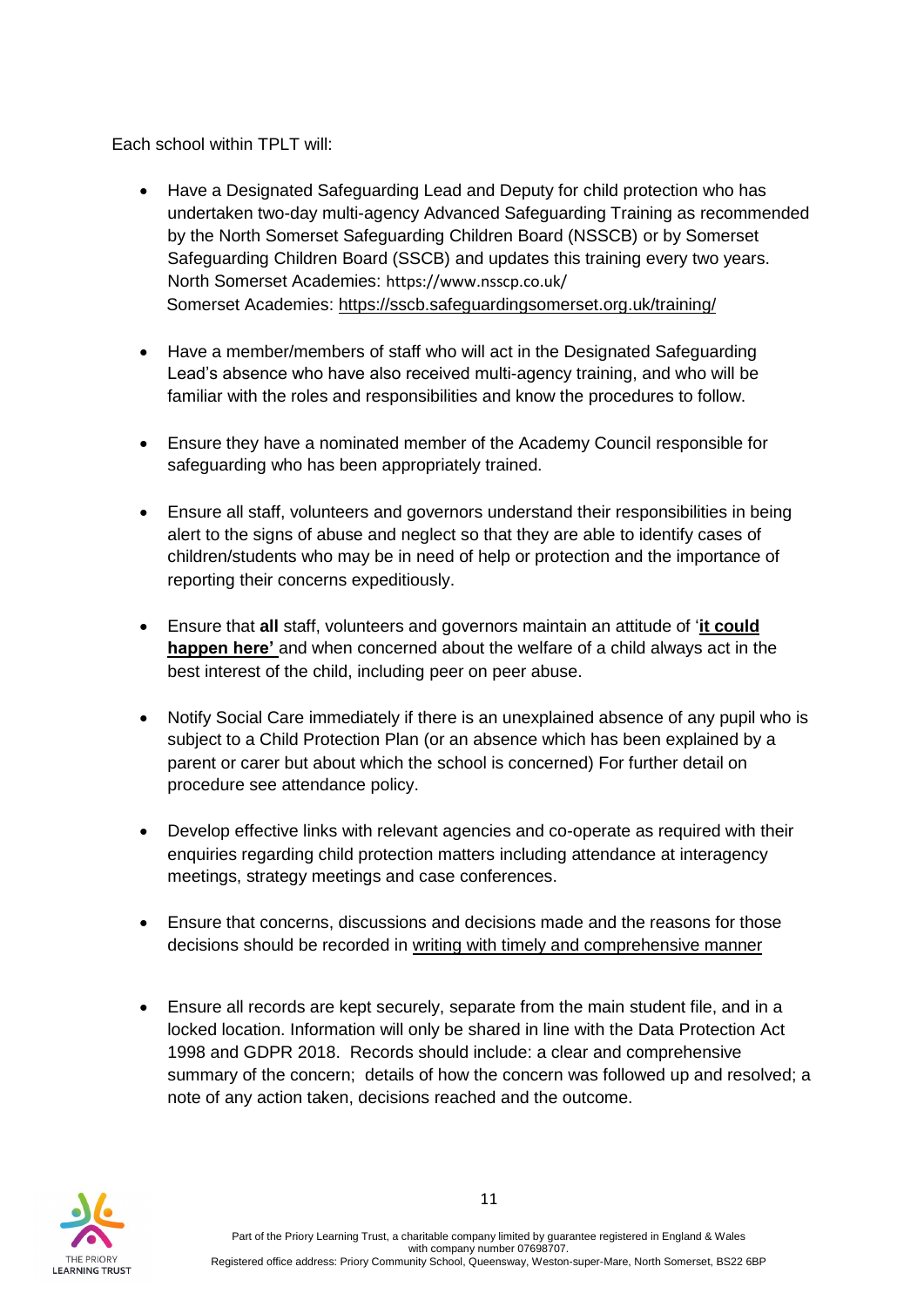- Provide a systematic means of monitoring children/students known or thought to be at risk of harm and ensure we the school, contribute to assessments of need and support plans for those children/students.
- Understand that our responsibility to safeguard children/students requires that we all appropriately share any concerns that we may have about children/students. This may include contacting the Single Point of Access (SPA), Social Care or the Local Officer Designated Officer (LADO who will provide consultation and advice for anyone working with children/students).
- Ensure that parents/carers have an understanding of the responsibility placed on each school and staff members for safeguarding and child protection by making the policy available to them and sharing safeguarding procedures.
- Seek to discuss any concerns about a child/student with his/her parents/carers and gain consent to make a referral or an offer of support. However, if the school believes that notifying parents/carers could increase the risk to the child/student or exacerbate the problem advice will be taken from Children's Social Care
- **Ensure that if a child/student presents as being in immediate danger or is at risk of serious harm, a referral should be made to Children's Social Care and/or the police immediately**. **Any member of staff can, and should, make this referral if they feel a child is in immediate danger.**
- Ensure **all members of staff** are provided with opportunities to receive Basic Awareness training by either the Local Authority Safeguarding in Education Officer, the Designated Safeguarding Leader or TPLT staff in order to understand their responsibilities relating to safeguarding children/students at least annually with regular updates where appropriate. Each school should keep up to date records of attendance to training and DSL will monitor the attendance and effectiveness of this training regularly. This training will include recognising signs of different types of abuse and neglect, including child sexual exploitation and child criminal exploitation and the importance of online safety for students. It will also ensure staff know how to report cases of abuse and the different referral processes that they can use, at school and local authority level
- Ensure that all staff, trustees and governors are aware of the systems within the school or TPLT (Priory Learning Trust) which support safeguarding – this should include; the Safeguarding Policy, Staff Code of Conduct (see Guidance for Safer Working Practice and Code of Conduct) and identify the Designated Safeguarding Lead/ Deputy. This **will** form part of staff induction for all roles within TPLT.
- Recognise that all matters relating to child protection are confidential and the Chief Executive Officer, Principal, or Designated Safeguarding Lead/Deputy will disclose personal information about a student to other members of staff on a need to know basis only.

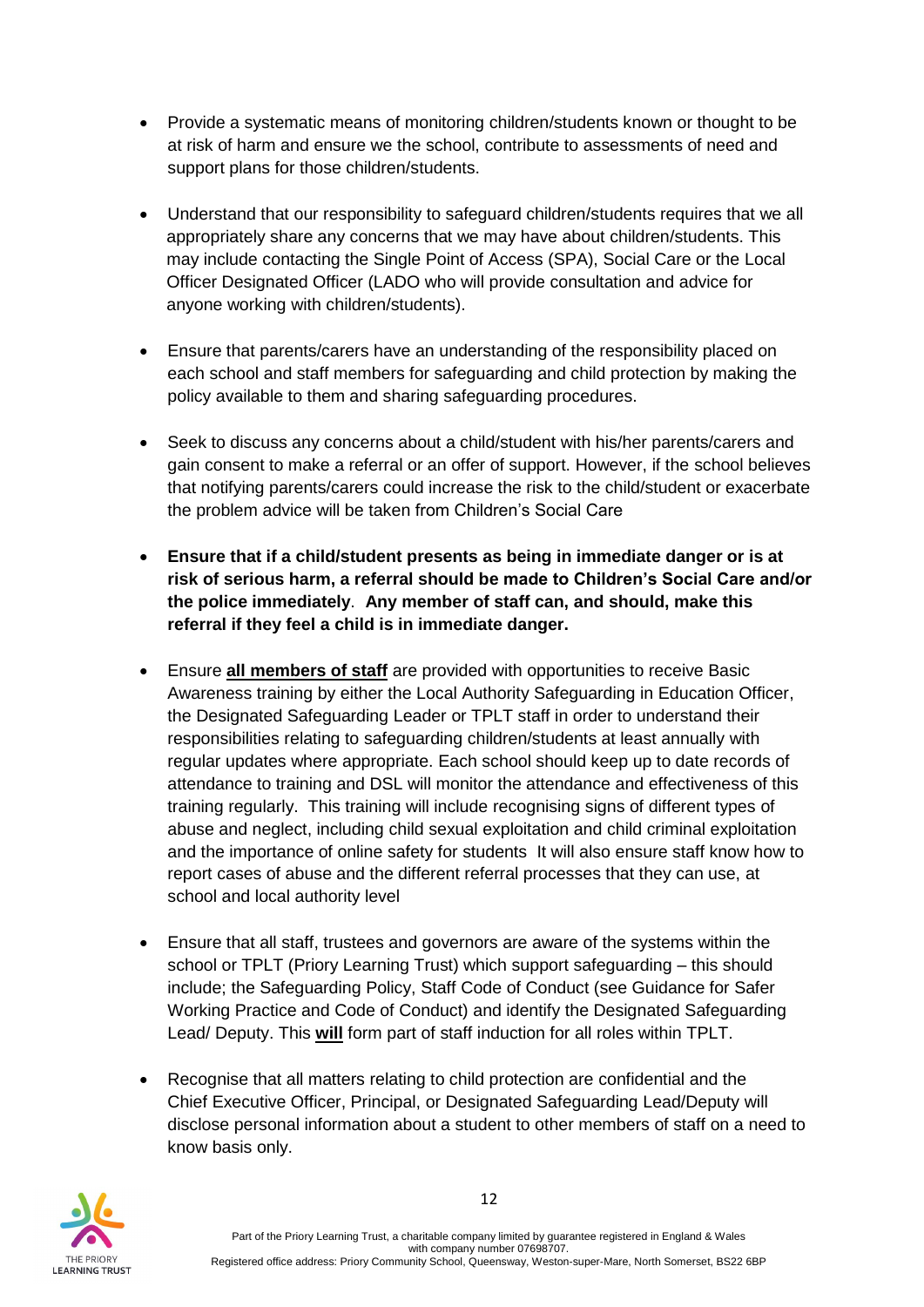- Ensure all staff must be aware that they have a professional responsibility to share information to other agencies in order to safeguard children/students and that they cannot promise a child to keep secrets which might compromise the child's/student's safety or well-being, or that of another.
- Always undertake to share our intention to refer a child/student to Social Care unless to do so could put the child at greater risk of harm, or impede a criminal investigation. If in doubt, we will consult with Social Care on this point.

## **4.5 Supporting children/students who have been abused**

Each school within TPLT will**:**

- Recognise that a child/student who is abused, who witnesses violence or who lives in a violent environment may feel helpless and humiliated, may blame him/herself, and find it difficult to develop and maintain a sense of self-worth (Categories of Abuse Working Together July 2018 – Basic Awareness Training).
- Recognise that the school may provide the only stability in the lives of children/students who have been abused or who are at risk of harm.
- Be aware that research shows that the behaviour of a child/student in these circumstances may range from that which is perceived to be normal to aggressive or withdrawn.
- Ensure these children/students are particularly closely monitored and supported and any concerns are recorded and reported to Social Care.
- Attend case conferences, core group meetings and other liaison meetings as necessary.
- Implement a Personal Education Plan (PEP) for all children/students in care and ensure that appropriate and timely intervention is in place for other children/students where there is a need for specific support in the school.
- Establish a safe environment which supports all children/students.

## **4.6 Establish a Safe Environment**

Each school within TPLT will:

- Support the child's/student's development in ways that will foster security, confidence and resilience in every aspect of school life including through the curriculum.
- Recognise that children/students with special educational needs can face additional safeguarding challenges and put in the relevant staff training to recognise concerns

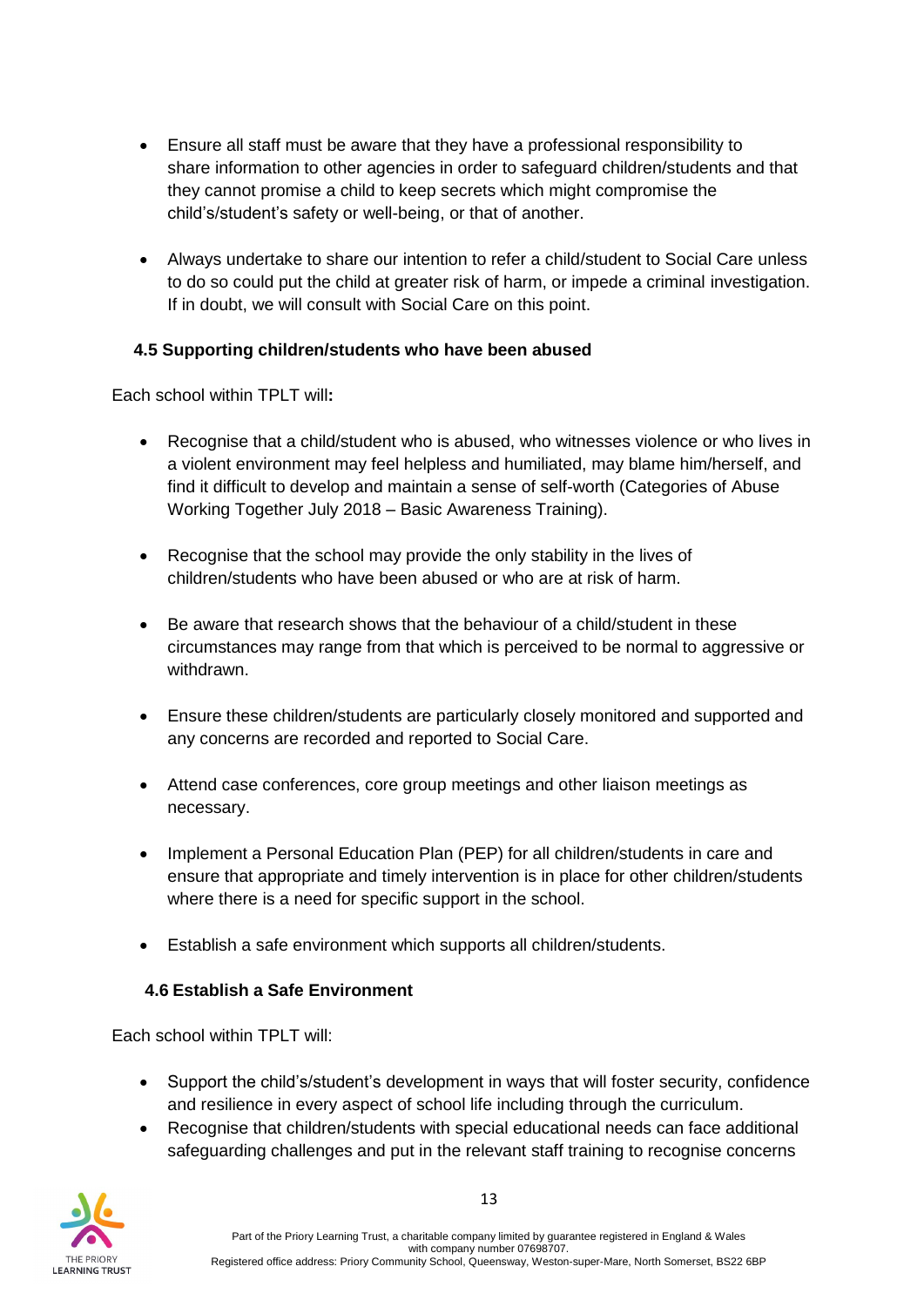alongside additional support and pastoral care for these children/students.

- Provide an environment in which children/students and young people feel safe, secure, valued and respected, feel confident and know how to approach adults if they are in difficulties or have any concerns. This will include a safe place, through counselling, for reflection and exploration of any issue or distress to assist in developing an understanding and new ways of coping.
- Ensure that children/students and young people are educated about the expectations they should have relating to the behaviour of adults who work with them.
- Develop effective working relationships with all other agencies involved in safeguarding children/students such as Social Care, community family teams, and the police, Child and Adolescent Mental Health Services and the Vulnerable Learners Service and ensure early help is actioned where appropriate.
- Ensure that that they have a named Designated Teacher for Children/Students Looked After and that we provide the best opportunities and support for children/students to achieve the best outcomes and participate in school life.
- Contribute to the wider safeguarding agenda by working with the local community and following both government and specific guidance information from Somerset or North Somerset to help our children/students live in a safe environment. This includes key areas such as; radicalisation (Prevent Duty) and Channel Child Sexual Exploitation (CSE), and county lines, Female Genital Mutilation (FGM), forced marriage, peer on peer abuse, bullying and e-safety.
- Recognise that staff working in the school who have become involved with a Child/student who has suffered harm, or appears to be likely to suffer harm, may find the situation stressful and upsetting. TPLT will support such staff by providing an opportunity to talk through their anxieties with the Designated Safeguarding Lead/Deputy within their school and to seek further support and offer supervision within The Trust or from outside professionals should it be required.
- Ensure that the use of any 'reasonable force' in school used to safeguard children/students is done so in accordance with the guidelines from the department Use of Reasonable Force in Schools.
- Ensure any/all onsite filtering is up to date to prevent students viewing inappropriate or unsafe material in the school. Key words trigger a flag on an ICT system which is reported immediately to the Safeguarding Lead/Deputy to investigate further. This will link directly to the IT Acceptable Use Policy.
- Ensure that all staff have an awareness of safeguarding issues and any child/student that may be more vulnerable to such issues or may have the potential need for early

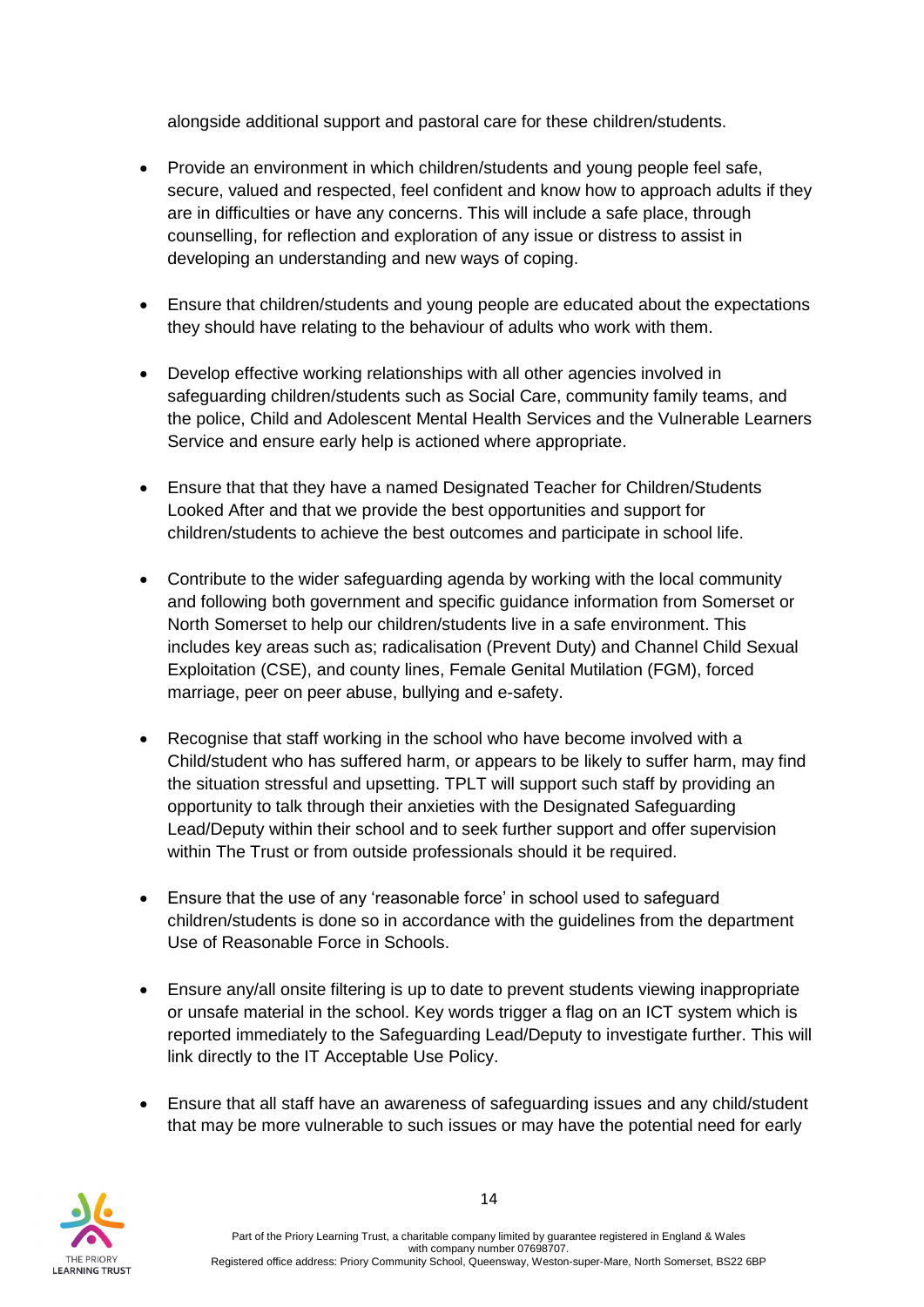help staff should be aware that any of these behaviours could put children/students in danger.

- Ensure that all children are treated **equally.** Some children have an increased risk of abuse, and additional barriers can exist for some children with respect to recognising or disclosing it. We are committed to anti-discriminatory practice and recognise children's diverse circumstances. We ensure that all children have the same protection, regardless of any barriers they may face. This applies especially to students who::
	- $\checkmark$  Have special educational needs (SEN) or disabilities or health conditions (see section 10)
	- $\checkmark$  Are young carers
	- $\checkmark$  May experience discrimination due to their race, ethnicity, religion, gender identification or sexuality
	- $\checkmark$  Have English as an additional language
	- $\checkmark$  Are known to be living in difficult situations for example, temporary accommodation or where there are issues such as substance abuse or domestic violence
	- $\checkmark$  Are at risk of FGM, sexual exploitation, forced marriage, or radicalisation
	- $\checkmark$  Are asylum seekers
	- $\checkmark$  Are at risk due to either their own or a family member's mental health needs
	- $\checkmark$  Are looked after or previously looked after
	- $\checkmark$  Are missing from education
	- $\checkmark$  Whose parent/carer has expressed an intention to remove them from school to be home educated
- Ensure that staff are aware and updated annually on key issues that relate to safeguarding children/students and young people. These include:
- $\checkmark$  Radicalisation Prevent Duty including the risks of radicalisation
- $\checkmark$  Female Genital Mutilation (FGM)
- $\checkmark$  E-Safety and social networking (sexting)
- $\checkmark$  Physical intervention
- $\checkmark$  Bullying including cyberbullying
- ✓ Safer recruitment
- $\checkmark$  Child Sexual Exploitation (CSE), risk of modern slavery and trafficking
- ✓ Domestic violence
- $\checkmark$  Risk taking behaviour (drug taking, legal highs and alcohol)Children missing from education
- $\checkmark$  Children missing from home, care or school

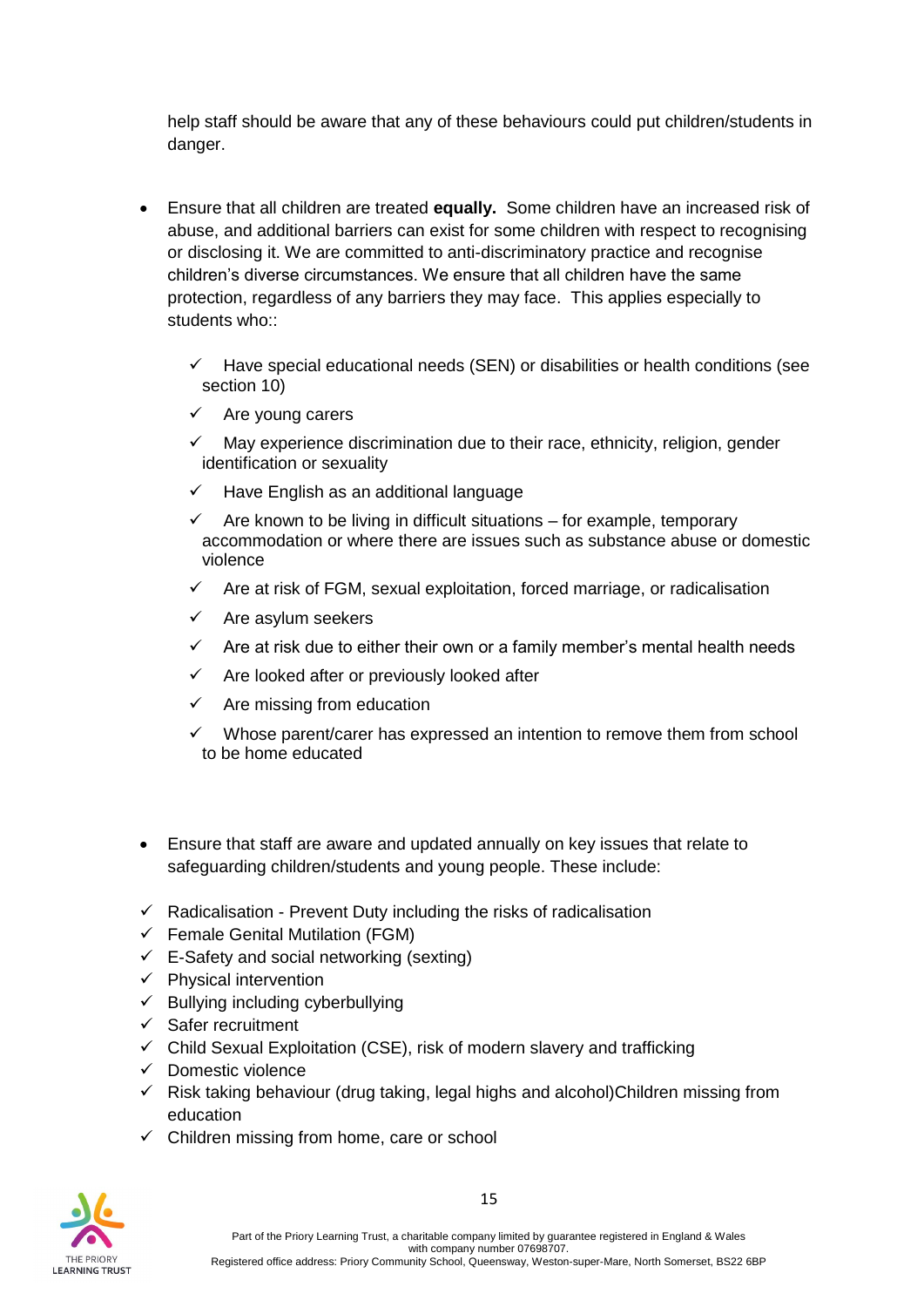- $\checkmark$  Fabricated or induced illness
- $\checkmark$  Faith abuse
- $\checkmark$  Forced marriage
- $\checkmark$  Gangs, youth violence, and serious violent crimes.
- $\checkmark$  Signs of being drawn into anti-social behaviour including gang involvement and association of organised crime
- $\checkmark$  Gender-based violence/violence against women and girls (VAMG).
- ✓ Hate crime
- $\checkmark$  Mental and physical health needs
- $\checkmark$  Missing children and adults
- ✓ Private fostering
- $\checkmark$  Texting and sexting
- $\checkmark$  Peer on peer abuse
- $\checkmark$  A family member in prison or those affected by parental offending
- All staff, regardless of their role, will receive a safeguarding update at the beginning of Term 1, 3 and 5 to ensure they are fully briefed with any government changes, new initiatives, key issues or policy changes.
- Ensure that in each school leaders ensure that the curriculum is contextually adapted, and content prepares children /students well on all aspects of how to keep themselves safe and prepare them well for life in modern Britain. This includes age appropriate RSE and E-Safety curriculums.

## **4.7 Allegations of abuse made against other pupils**

All academies will make it clear that peer on peer abuse will not be tolerated in any form. Leaders will ensure that all staff recognise that children are capable of abusing their peers. Peer on peer abuse can take place in many ways, such as: sexual violence and sexual harassment, physical abuse such as hitting, kicking, shaking, biting, hair pulling, upskirting, sexting. Peer on peer abuse is behavior by an individual or group which can be a one-off incident or repeated over time. Peer on peer abuse is behavior that intentionally hurts another individual or group either physically or emotionally. Peer on peer abuse can take many forms including online (for instance, cyber-bullying via text messages, social media or gaming, which can include the use of abusive images and video, misogynistic messages and nonconsensual sharing of nudes and semi-nudes.) and is often motivated by prejudice against particular groups steered by a dislike for a person's: race, religion, gender, sexual orientation, special educational needs or disabilities, where a child is adopted or in care, where a child has caring responsibilities, where a child has actual or perceived differences, (for example, physical or cultural differences). Peer on peer abuse may take place inside and outside of school, and online.

- Schools will do everything possible to prevent such cases but where a disclosure does take place leaders will
	- ensure that all information about the situation is taken
	- immediate and appropriate actions are taken to risk assess the situation

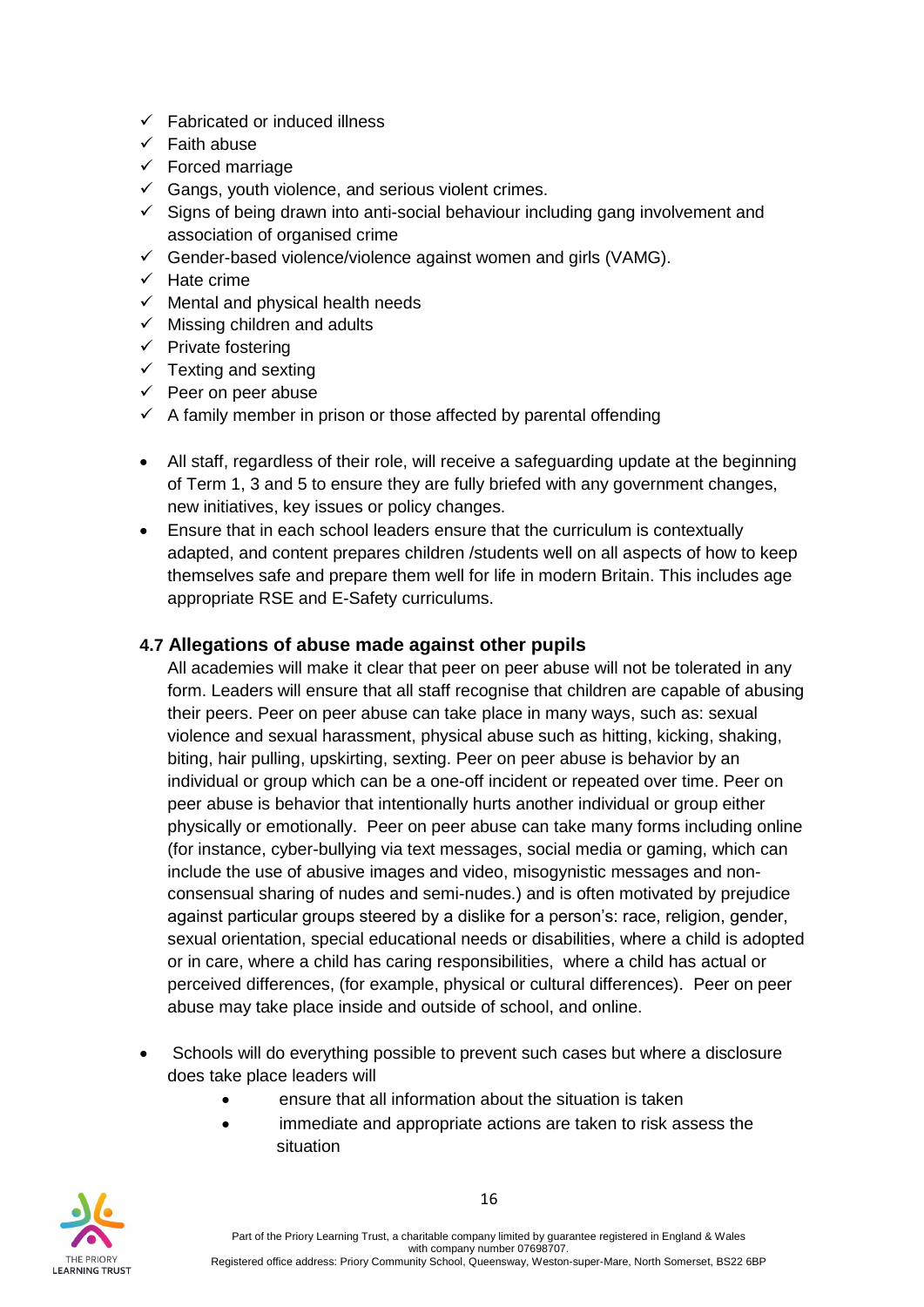• ensure the appropriate safeguarding practice is put into place to safeguard all alleged children/students involved

#### **We recognise that children are capable of abusing their peers. Abuse will never be tolerated or passed off as "banter" or "part of growing up**".

- Most cases of pupils hurting other pupils will be dealt with under our school's behaviour policy, but this child protection and safeguarding policy will apply to any allegations that raise safeguarding concerns. This might include where the alleged behaviour:
- $\checkmark$  Is serious, and potentially a criminal offence;
- $\checkmark$  Could put pupils in the school at risk;
- $\checkmark$  Is violent:
- ✓ Involves pupils being forced to use drugs or alcohol;
- ✓ Involves sexual exploitation or sexual abuse, such as indecent exposure, sexual assault, or sexually inappropriate pictures or videos (including sending nudes or semi-nudes and Upskirting).

If a pupil makes an allegation of abuse against another pupil, school staff will inform the DSL and record the allegation, and follow the guidance given in Section 5 of Keeping Children Safe in Education 2021.

We will minimise the risk of peer-on-peer abuse by:

- $\checkmark$  Challenging any form of derogatory or sexualised language or behaviour;
- $\checkmark$  Being vigilant to issues that particularly affect different vulnerable groups and ensuring our curriculum helps to educate pupils about appropriate behaviour and consent;
- $\checkmark$  Ensuring pupils know they can talk to a trusted adult and who they can report abuse to
- $\checkmark$  Ensuring staff are trained to understand that a pupil harming a peer could be a sign that the child is being abused themselves, and that this would fall under the scope of this policy.
- $\checkmark$  Ensuring that staff are trained to recognise early indicators of peer on peer abuse
- $\checkmark$  Ensuring that all children know that any allegations made will be take seriously, that they will be kept safe and that they will never be made to feel like they are a problem for reporting abuse, sexual violence or harassment.

#### **4.8 Safe use of online technology**

We recognise the importance of safeguarding children from potentially harmful and inappropriate online material, and we understand that technology is a significant component in many safeguarding and wellbeing issues.

To address this, our school aims to:

- Have robust processes in place to ensure the online safety of pupils, staff, volunteers and governors
- Protect and educate the whole school community in its safe and responsible use of technology, including mobile and smart technology (which we refer to as 'mobile phones')
- Set clear guidelines for the use of mobile phones for the whole school community
- Establish clear mechanisms to identify, intervene in and escalate any incidents or concerns, where appropriate

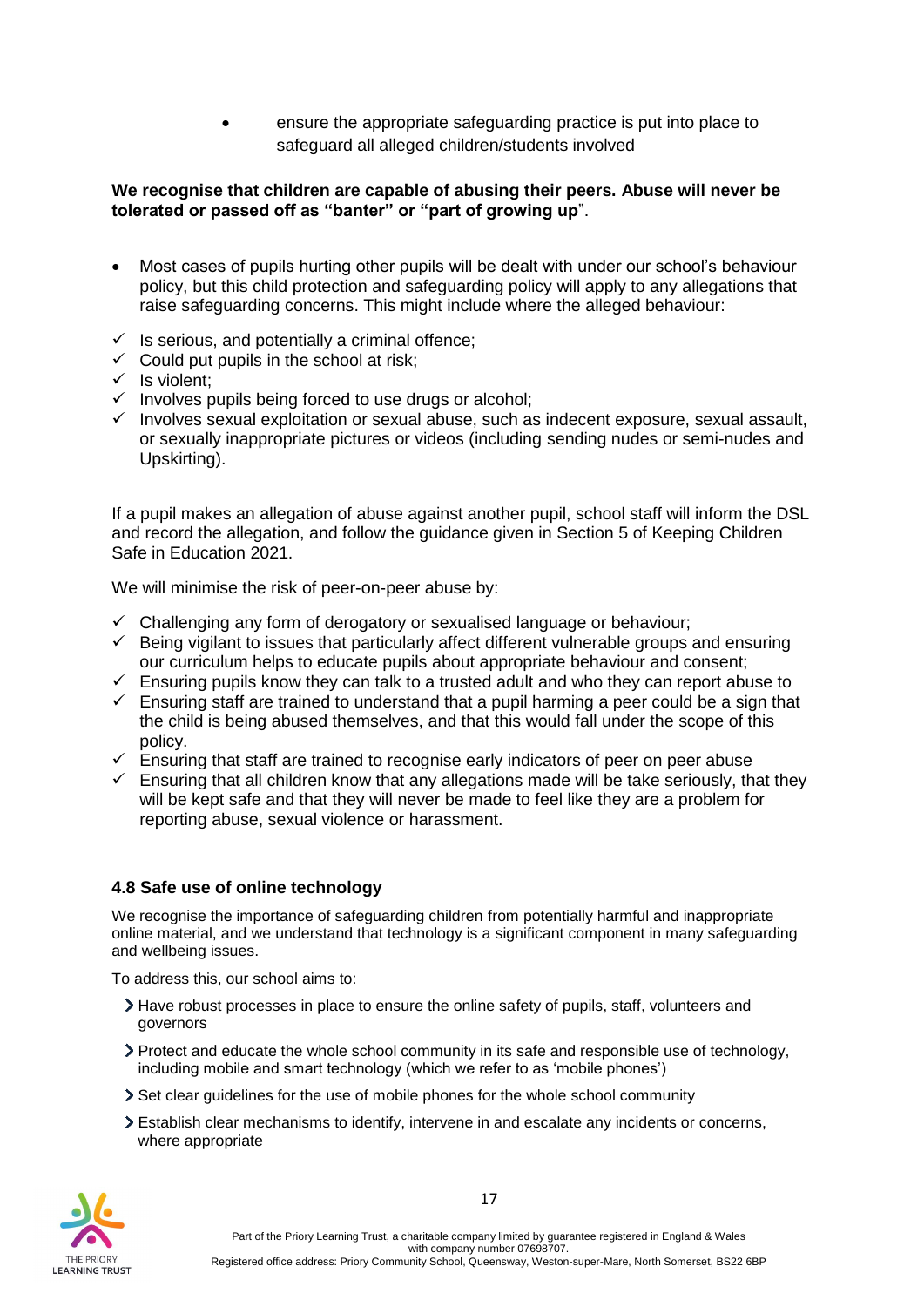#### **To address the risks above we will:**

- Educate pupils about online safety as part of our curriculum.
- Educate parents/carers about online safety via our website, communications sent directly to them and during parents' evenings.
- Make all pupils, parents/carers, staff, volunteers and governors aware that they are expected to sign an agreement regarding the acceptable use of the internet in school, use of the school's ICT systems and use of their mobile and smart technology
- Explain the sanctions we will use if a pupil is in breach of our policies on the acceptable use of the internet and mobile phones
- Put in place robust filtering and monitoring systems to limit children's exposure to the 4 key categories of risk (described above) from the school's IT systems
- Carry out an annual review of our approach to online safety, supported by an annual risk assessment that considers and reflects the risks faced by our school community

## **5 Policy review**

This policy has been developed in accordance with the principles established by the Children Act 1989; and in line with government and local publications:

- "Working Together to Safeguard Children" July 2018
- "Keeping Children Safe in Education" September 2021
- "North Somerset Safeguarding Children Board Threshold Criteria for CIN and Referrals" December 2012.
- "Guidance for Safer Working Practice for Adults who Work with Children and Young People"2016
- Information sharing: advice for practitioners providing safeguarding services to children, young people, parents and careers, HM Government (July 2018);
- What to do if you're worried a child is being abused: advice for practitioners, HM Government (March 2015)
- Revised Prevent duty guidance for England and Wales (HM Government, July 2015)
- "Prevent Duty Guidance England and Wales" 2015
- Channel duty quidance: protecting vulnerable people from being drawn into terrorism (HM Government, April 2015)
- "Mandatory Reporting of Female Genital Mutilation"
- Multi-agency statutory guidance on female genital mutilation (HM Government, April 2016)
- Multi-Agency guidelines handling cases of forced marriage (June 2014)
- Use of Social Media for online radicalisation (July 2015)
- Sexting in schools and colleges: responding to incidents and safeguarding young people (UK Council for Child Internet Safety (UKCCIS), August 2016)
- Child sexual exploitation: definition and a guide for practitioners local leaders and decision makers working to protect children from child sexual exploitation, DfE (February 2017)